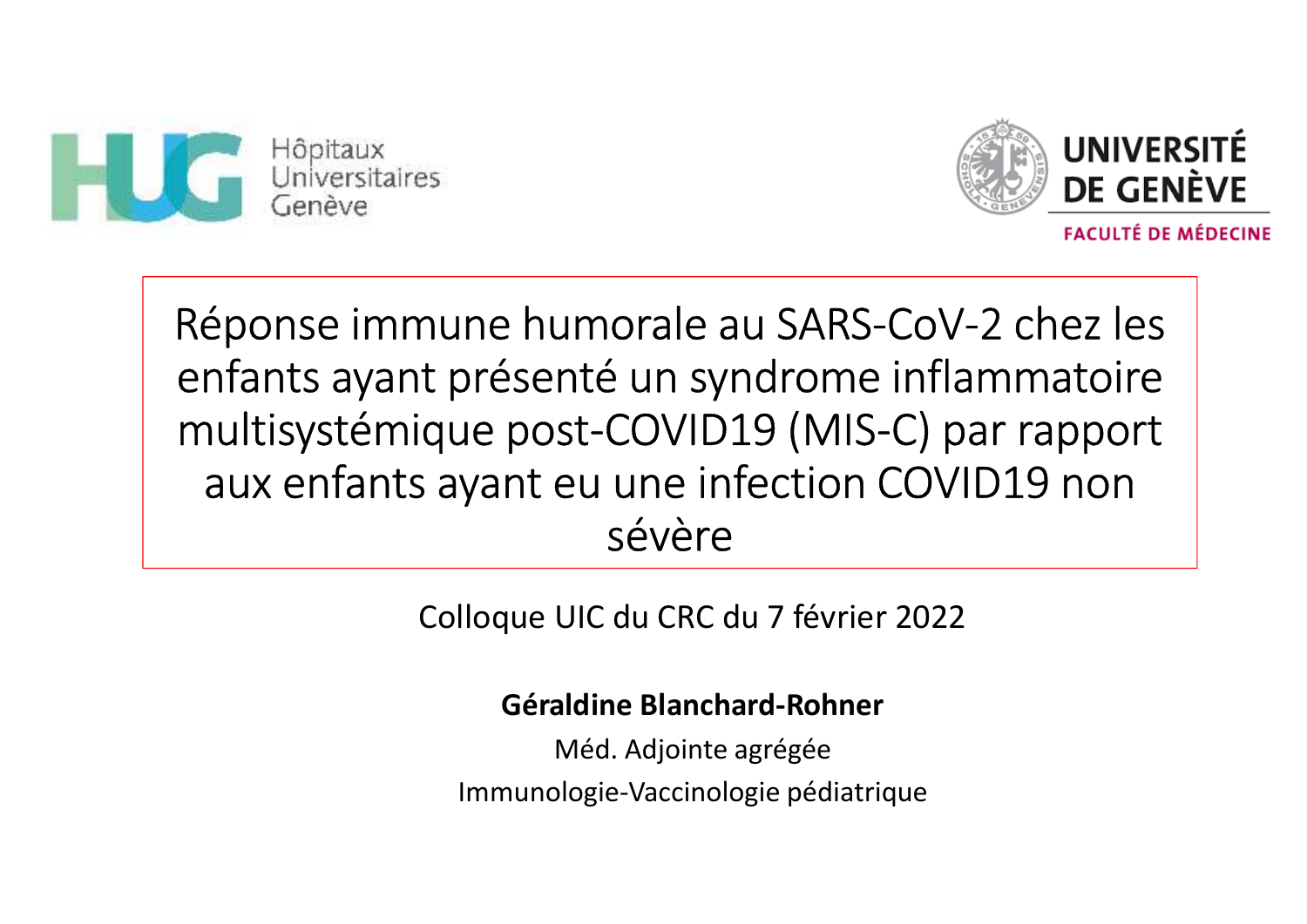### May 2020: When everything started

Global report a new inflammatory syndrome affecting children





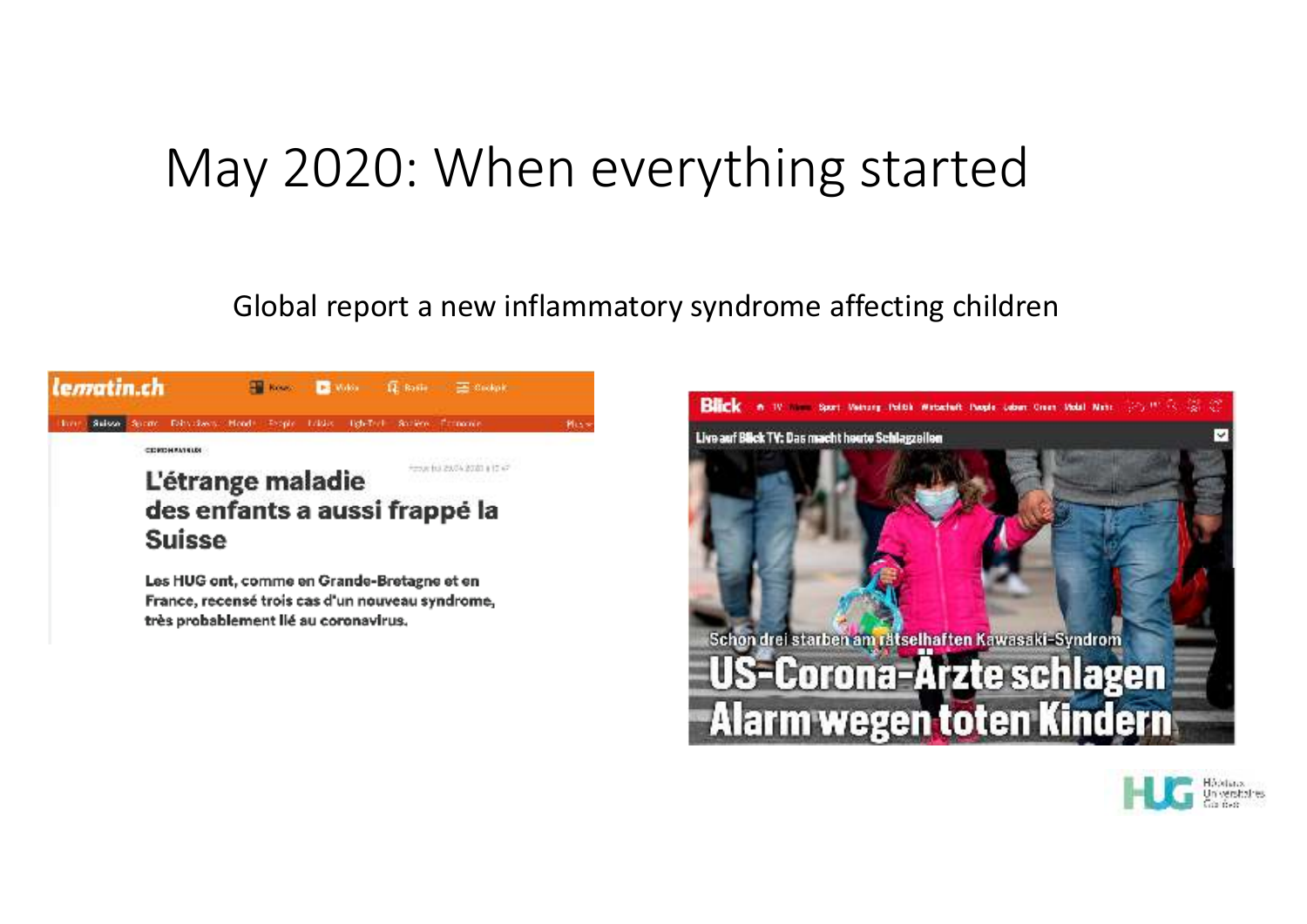#### Same syndrome but different case definition and names

|                                                | <b>Royal College of Paediatrics</b><br>and Child Health <sup>11</sup>                                                                                                                                                                        | <b>Centers for Disease Control<sup>12</sup></b>                                                                                                                                                   | <b>World Health Organization<sup>13</sup></b>                                                                                                                                                                                                                                           |
|------------------------------------------------|----------------------------------------------------------------------------------------------------------------------------------------------------------------------------------------------------------------------------------------------|---------------------------------------------------------------------------------------------------------------------------------------------------------------------------------------------------|-----------------------------------------------------------------------------------------------------------------------------------------------------------------------------------------------------------------------------------------------------------------------------------------|
| Fever                                          | Persistent fever $>$ 38.5 $\degree$ C                                                                                                                                                                                                        | Fever $>38.0$ C for $\geq$ 24 h, or<br>report of subjective fever lasting<br>$>24$ h                                                                                                              | Fever > 3 days                                                                                                                                                                                                                                                                          |
| Evidence of SARS-CoV2<br>infection or exposure | SARS-CoV-2 PCR testing may be<br>positive or negotive                                                                                                                                                                                        | Positive for current or recent<br>SARS-CoV-2 infection by RT-<br>PCR, serology, or antigen test;<br>or COVID-19 exposure within<br>the 4 weeks prior to the onset<br>of symptoms                  | Evidence of COVID-19 (RT-PCR,<br>antigen test or serology<br>positive), or likely contact with<br>a person with COVID-19                                                                                                                                                                |
| Clinical features                              | Inflammation (neutrophilia,<br>elevated CRP and lymphopenia)<br>AND<br>Evidence of single or multiorgan<br>dysfunction (shock, cardiac,<br>respiratory, renal,<br>gastrointestinal, or neurological<br>disorder) with additional<br>teatures | Laboratory evidence of<br>inflammation<br><b>AND</b><br>Multisystem (>2) organ<br>involvement (cardiac, renal,<br>respiratory, hematologic,<br>gastrointestinal, dermatologic<br>or neurological) | Elevated markers of inflammation<br><b>AND</b><br>Two of the following:<br>Rash/ mucocutaneous signs;<br>Hypotension or shock;<br>Features of myocardial<br>dysfunction, pericarditis,<br>valvulitis, or coronary<br>abnormalities;<br>Coagulopathy;<br>Acute gastrointestinal problems |
| Alternative diagnoses                          | Exclusion of any other microbial<br>cause                                                                                                                                                                                                    | No alternative plausible<br>diagnoses                                                                                                                                                             | No other obvious microbial cause<br>of inflammation                                                                                                                                                                                                                                     |
| Level of care                                  | Not specified.                                                                                                                                                                                                                               | Hospitalization required                                                                                                                                                                          | Not specified                                                                                                                                                                                                                                                                           |

Table 1. Multisystem inflammatory syndrome in children case definitions

COVID-19, coronavirus disease 2019; CRP, C-reactive protein; PCR, polymerase chain reaction; RT-PCR, reverse transcription polymerase chain reaction; SARS CoV-2, severe acute respiratory syndrome coronavirus 2.



Roberts et al, Co-Rheumatology, 2021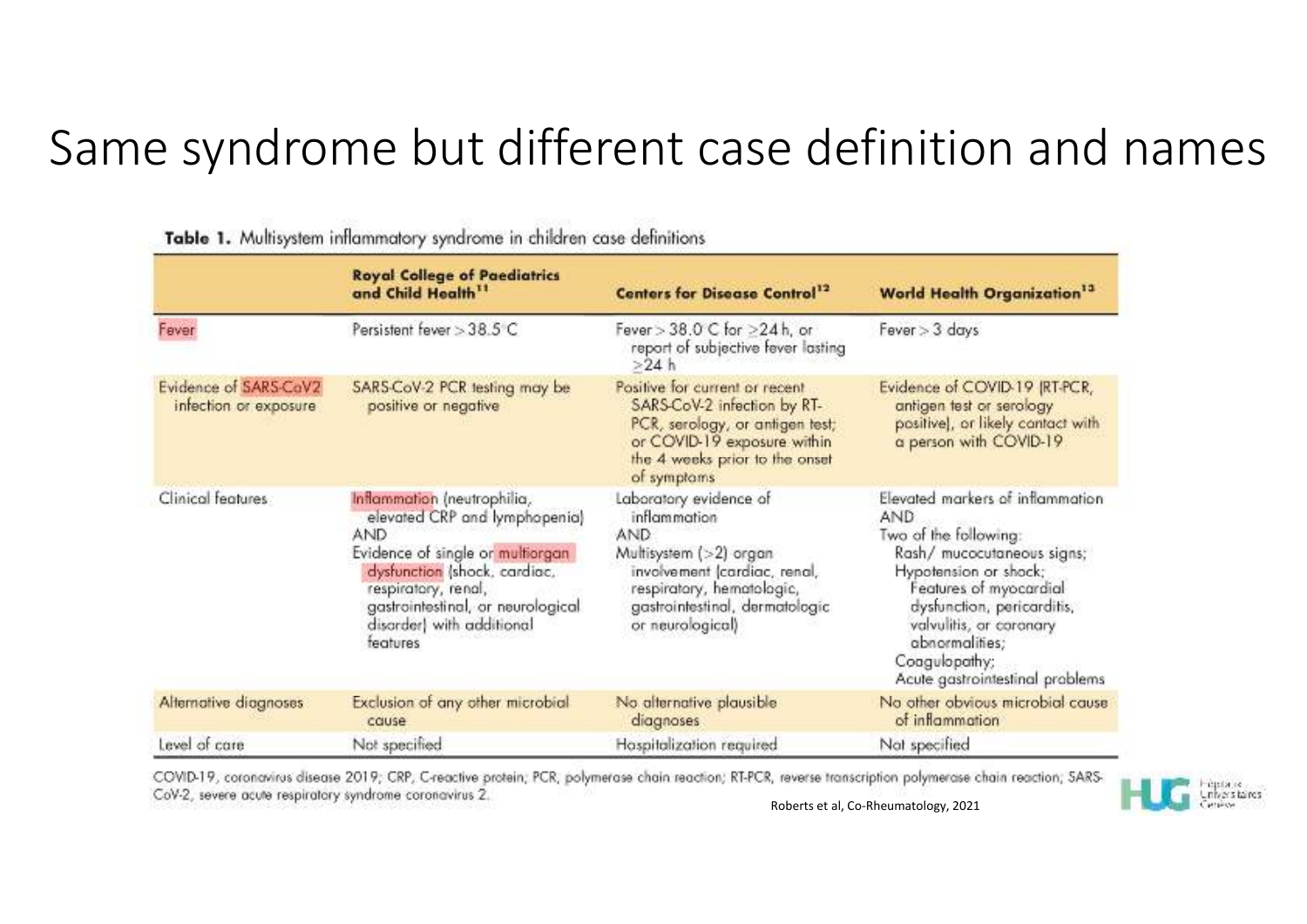#### MIS-C: clinical presentation

#### SARS-COV-2 related multisystem inflammation



• SARS-CoV-2 infection:

Male sex: 55.8 %

Complete Kawasaki disease

Ethnicity:

•

•

- •Positive RT-PCR: 34.7%
- •**Positive serological tests: 80.3%**

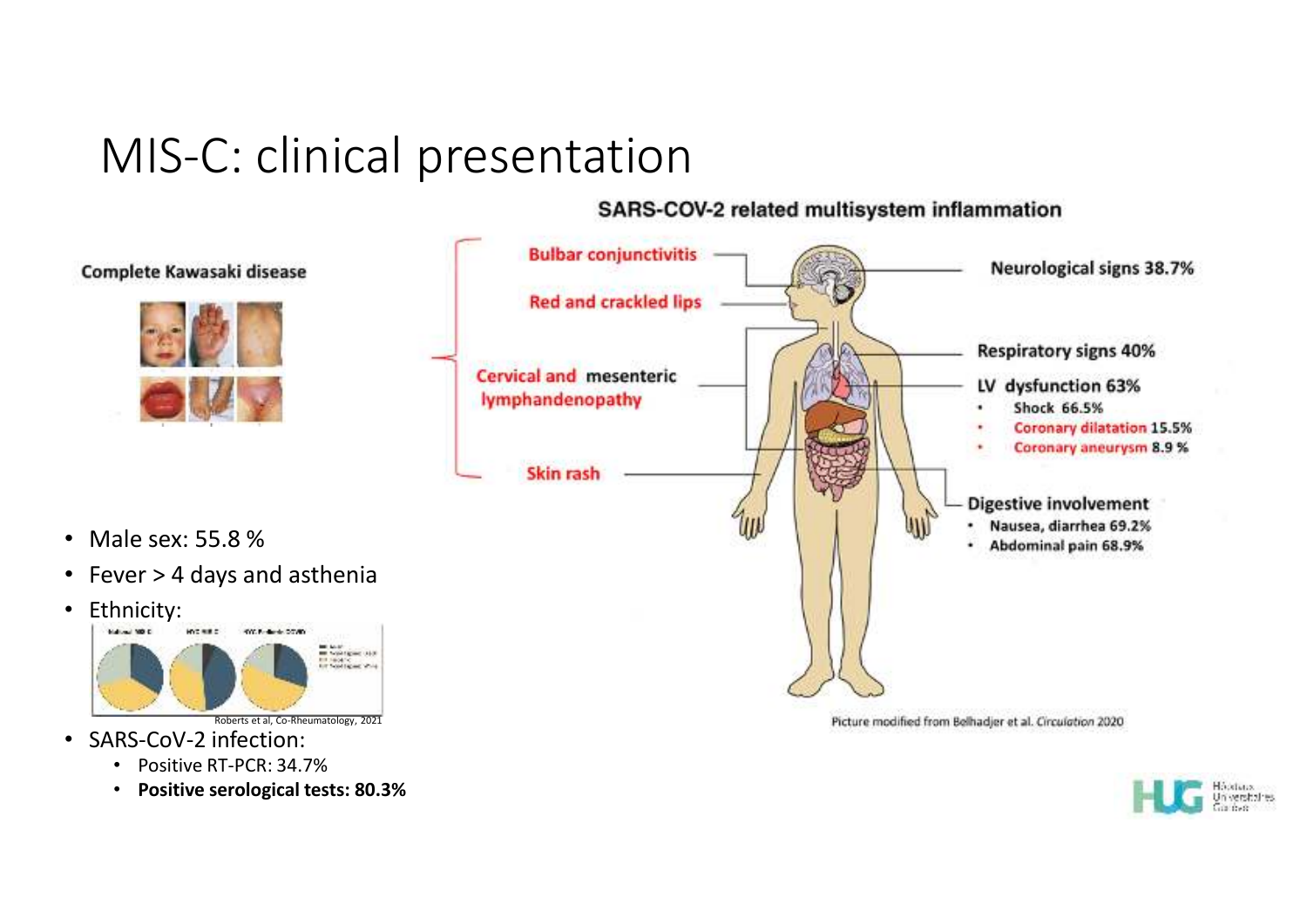#### Timeline of MIS-C cases in Geneva



Reported cases = 7-day average

Per 100 000 inhabitants 600 400 200 **\*\*** O 01.04 01.06 01.02 01.08 01.10 01.12 01.08  $01.10$  $01.12$ 01.06 03.02.2022 24.02.2020 Háotaix<br>Ún versitalies<br>Condaix Source: FOR covid19.admin.ch ň.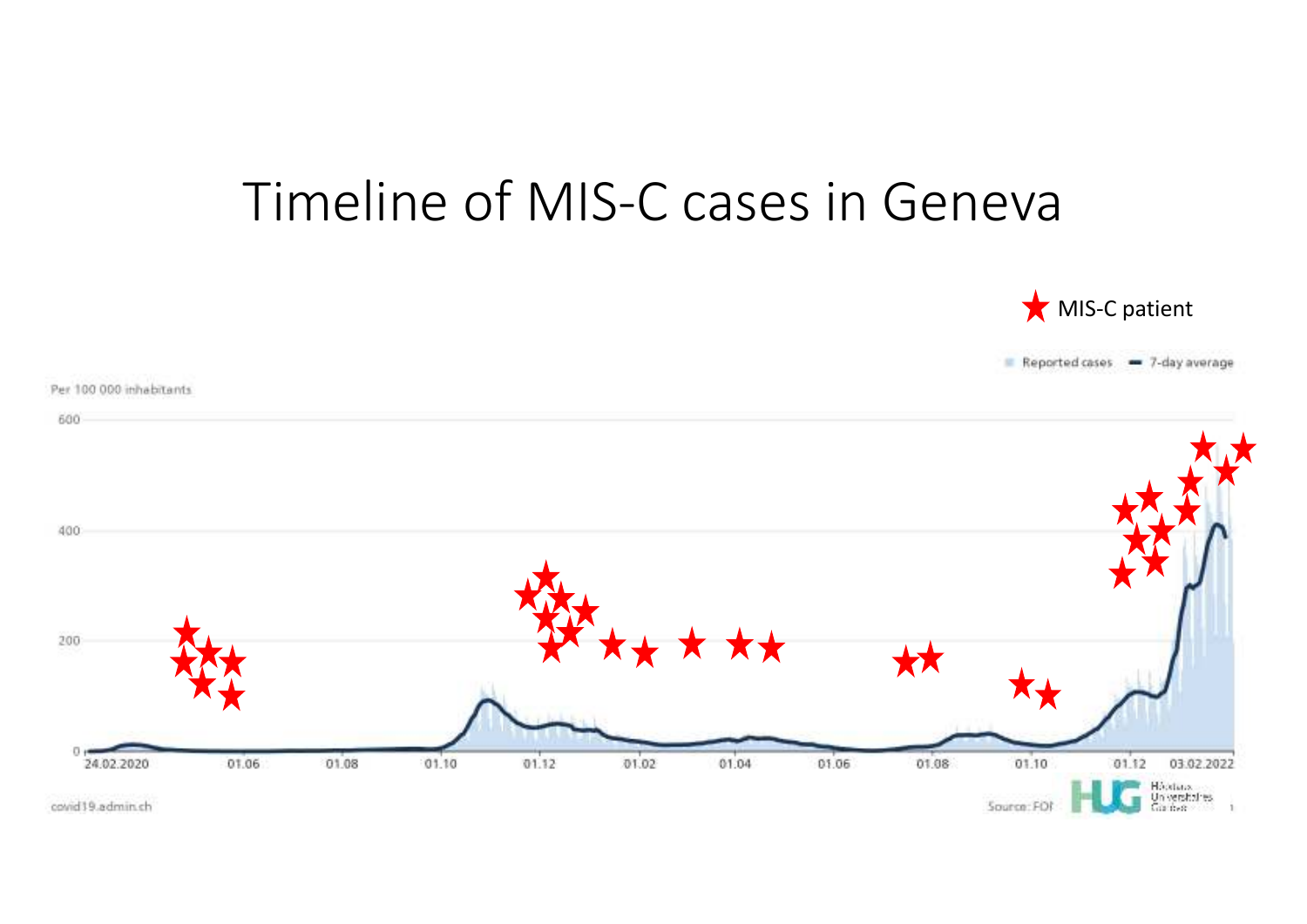## MIS-C: laboratory

#### • **Abnormal blood cell counts**:

- Lymphocytopenia: 80 to 95%
- Neutrophilia: 68-90 %
- Mild anemia: 70%

#### • **Elevated inflammatory markers**:

- CRP: 90-100%
- ESR: 75-80%
- D-dimer: 67-100%
- Fibrinogen: 80-100%
- Ferritin: 55-76%
- Procalcitonin: 80-95 %
- Interleukin-6: 80-100%
- **Elevated cardiac markers**:
	- Troponin: 50-90%
	- NT-pro-BNP: 73-90%
- **Hypoalbuminemia**: 48-95%
- **Mildly elevated liver enzymes**: 62- 70%
- **Hypertriglyceridemia**: 70%

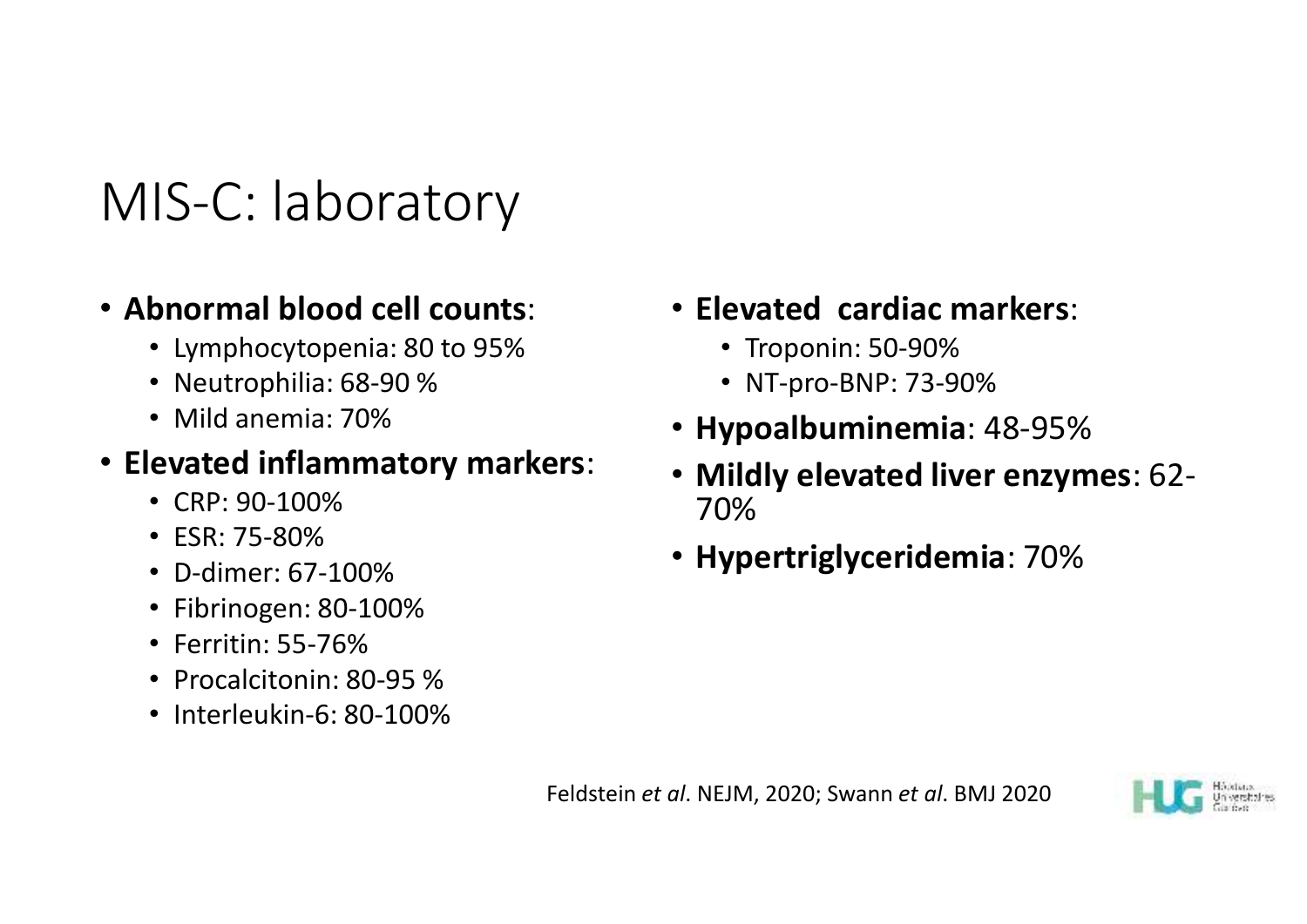mntiars in Pediatrics

**REVIEW** cardidate or 595 May 2017 1 dei. 10.3880/loco 2021.007602



OPEN ACCESS

Esklast Ave **ARM 2, CAN** Washington University School of Medioiro in St. Louis, United States

Reviewed by:

Suiten Kongar Postgressiate Institute of Mesical principal and November 12 Miletin

> **Focus Wood Worker** All John Well John Michael of School Ford

\*Сотевратование Lincon J. Schlesbach ings schedulet Glassining

Specialty scotion: This pricinwas submitted to Present College Corp. a vertica al las succesi **Francisco in Pockerios**  **Best Practice Recommendations for** the Diagnosis and Management of **Children With Pediatric Inflammatory Multisystem Syndrome Temporally Associated With SARS-CoV-2** (PIMS-TS; Multisystem Inflammatory Syndrome in Children, MIS-C) in Switzerland

Luregn J. Schlapbach<sup>134</sup>, Maya C. Andre<sup>43</sup>, Serge Grazio6<sup>4</sup>, Nina Schöbi<sup>k7</sup>, Nicole Ritz<sup>2</sup>, Christoph Aebi<sup>n</sup>, Philipp Agyerman<sup>e</sup>, Manuela Albisetti<sup>n</sup>, Dougol G. N. Bailey<sup>10</sup>, Christoph Berger<sup>17</sup>, Géraldine Blanchard-Rohner<sup>17</sup>, Sabrina Bressieux-Degueldre<sup>15</sup>, Michael Hofer<sup>1934</sup>, Amaud G. L'Huillier<sup>32</sup>, Mark Marston<sup>3</sup>, Patrick M. Meyer Sauteur<sup>11</sup>, Jana Pachlopnik Schmid<sup>15</sup>, Marie-Holone Perez<sup>15</sup>, Biarte Rogdo<sup>10</sup>, Johannes Trück<sup>11,3</sup>, Andreas Woerner<sup>17</sup>, Daniela Wiltz<sup>19</sup>, Petra Zimmermann <sup>1929</sup>, Michael Leyin <sup>2029</sup>, Elizabeth Whitbaker<sup>2121</sup>, Peter C. Rimensberger<sup>5</sup> and the PIMS-TS working group of the Interest Group for Pediatric Neonatal Intensive Care (IGPNI) of the Swiss Society of Intensive Care and the Pediatric Infectious Diseases Group Switzerland (PIGS)



"Refer to the topotation think is for excess outside, ... " safe in the ANA to guarantees for a set details

MTL encounting, which is absent, inquisiting webber, dentisting, callidag, obvious congressions, formation; Sumatring Superprise degican related consider assume applies from a western matter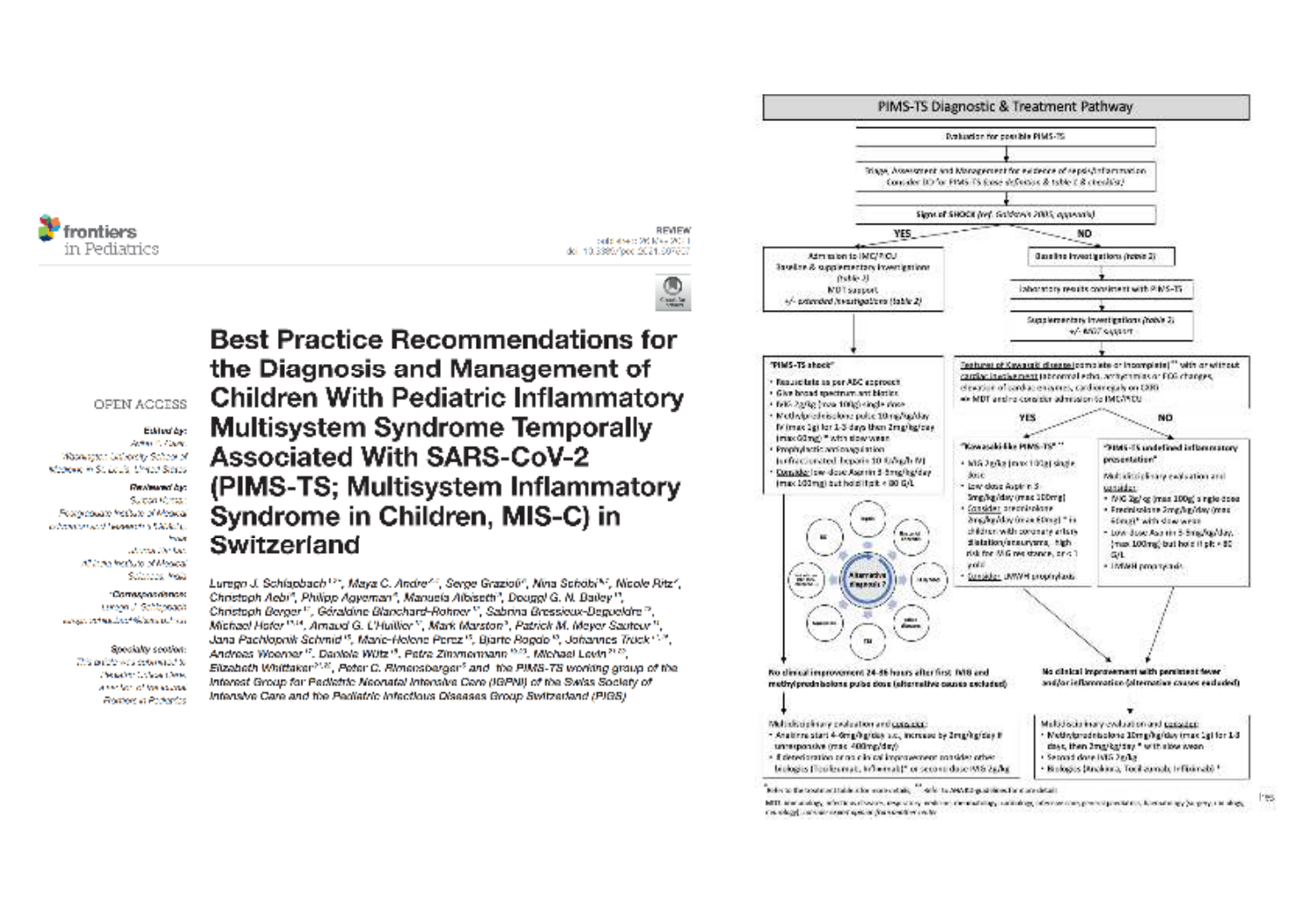## Exploring MIS-C immunopathogenesis



Gruber et al, Cell, 2020

**RNA seq**



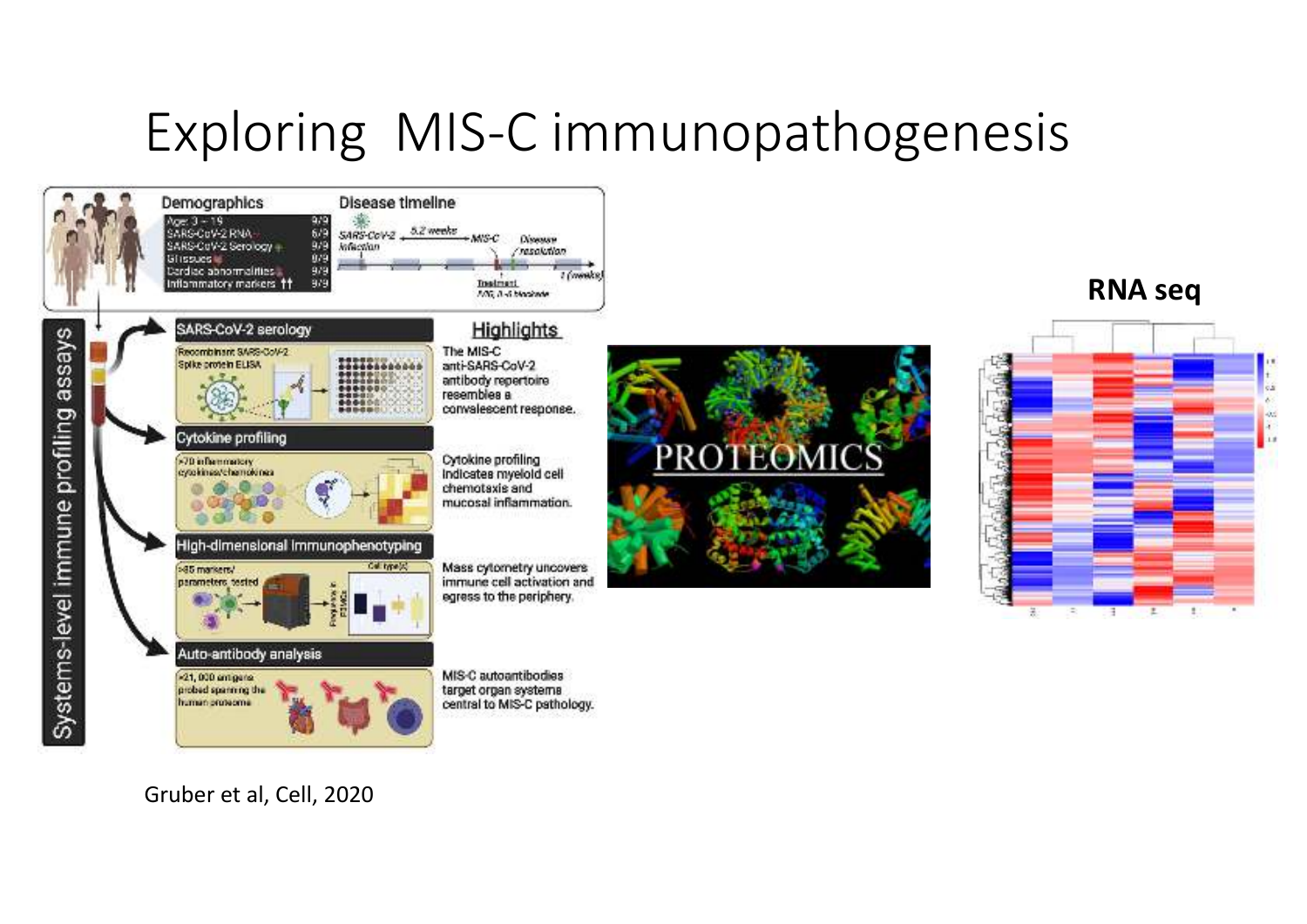## MIS-C: Physiopathology

#### **The effects that we see:**

- Local vasculitis and inflammation of affected organs
- Endothelial cells damaged by auto-antibodies and complement (Consiglio et al. Cell 2020)
- Auto-antibodies of multiple specificities, incl. endothelial, gastrointestinal, cardiac and immune cells (Gruber et al. Cell 2020)

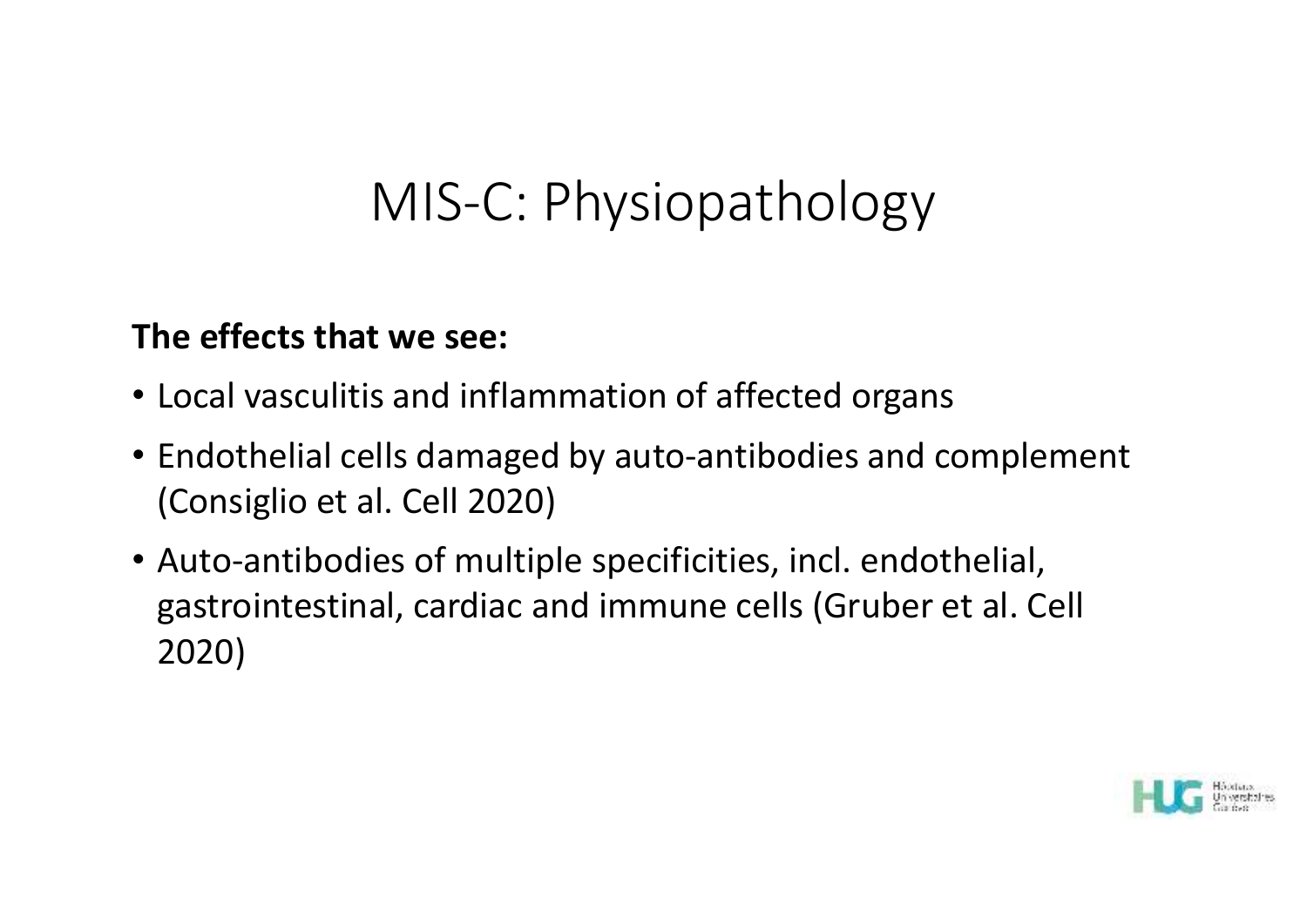## Physiopathology

#### **Potential causes:**

- 1. Direct effect of the virus as various autopsy reports have identifiedRNA in heart/brain endothelial cells, macrophages, neutrophils (Duarte-Neto et al. 2021; Dolhnikoff et al. 2020)
- 2. A part of SARS-CoV-2 S protein could act as a Super-Antigen  $\rightarrow$ inducing polyclonal activation of T cells with important inflammatory response (Cheng et al. 2020)
- 3. Genetic susceptibility? Some ethnic groups over-represented, at least at the beginning: population-based genetic susceptibility, viral factors (variants)?
- BUT No genetic predisposition found

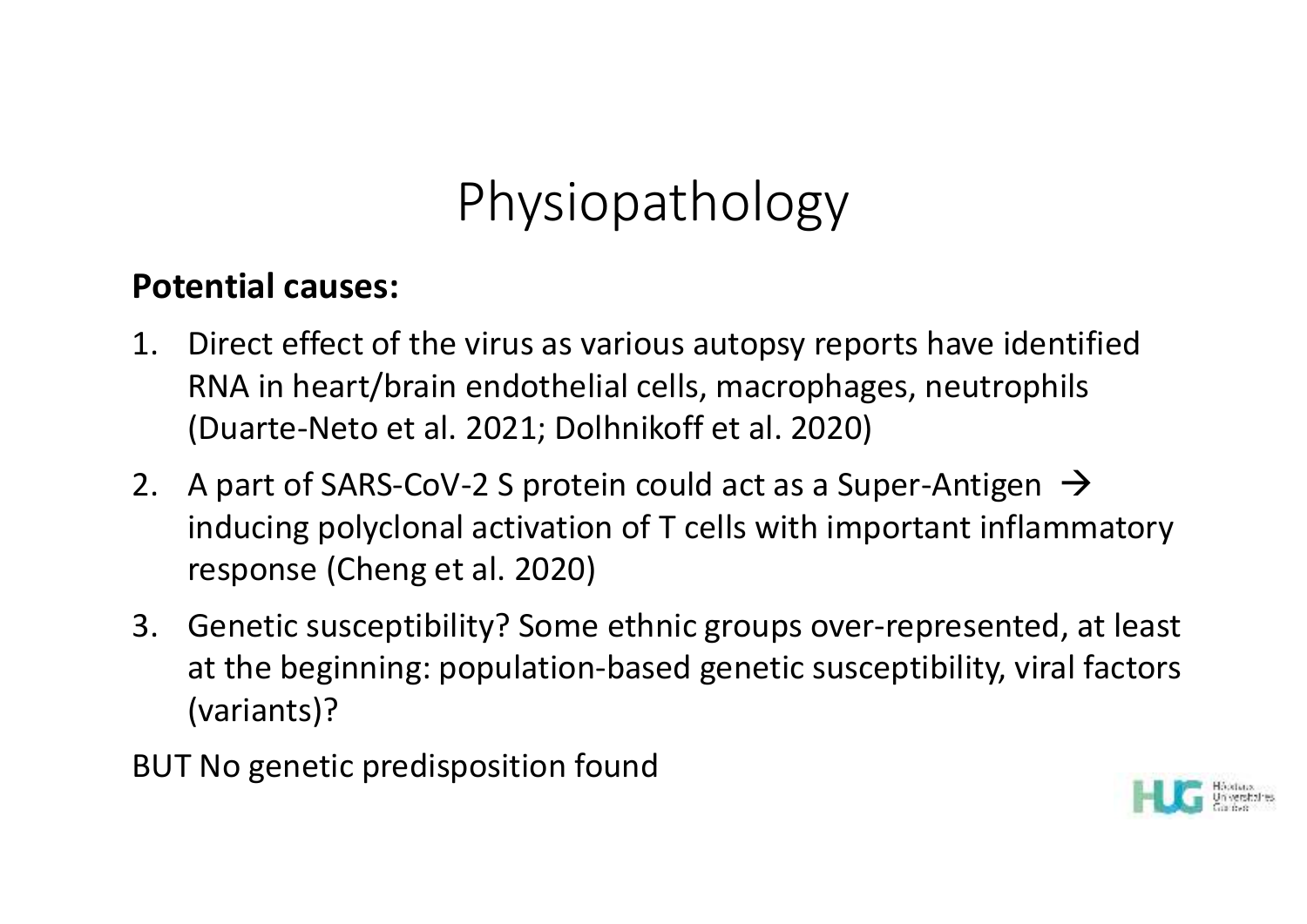## MIS-C: What do we know?

- MIS-C remains a "rare" condition
- Good response to aggressive immunomodulatory therapies
- Current evidence suggests a post-viral immunological reaction to SARS-CoV-2
- Immunopathogenesis is not completely understood but current data suggest autoimmune and superantigen-driven processes
- Multicenter international and national studies are in progress to determine the best management strategy and immunomodulatory treatment for patients diagnosed with MIS-C

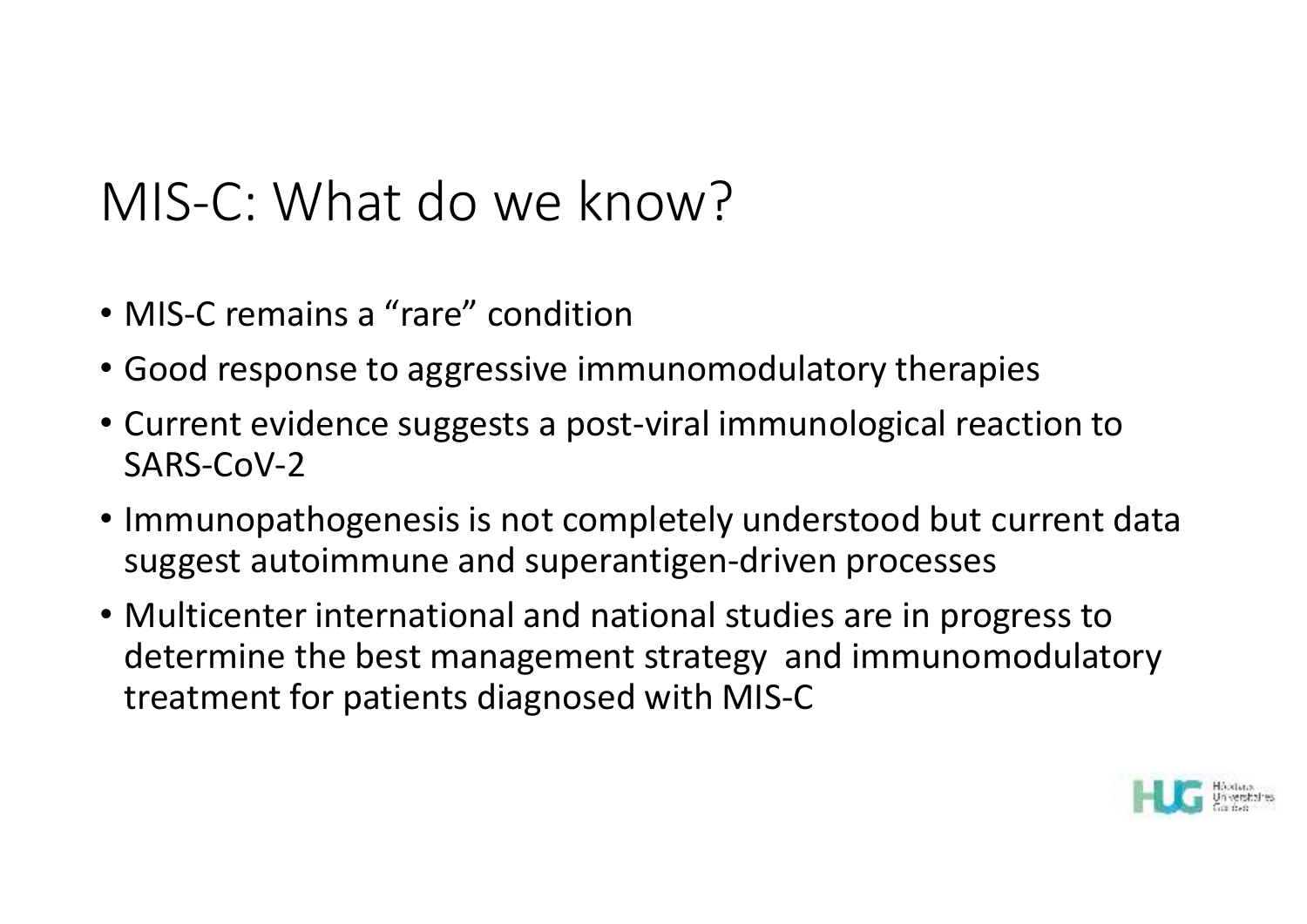





### Our study

• **Objectives:** To assess the humoral immune response of children with MIS-C in comparison to children who had an uncomplicated COVID-19 infection

#### • **Population:**

- MIS-C patients < 18 years, hospitalized between March 2020 and March 2021 in Geneva (CCER 2020-00835)
- Controls: Uncomplicated COVID-19 patients < 18 years recruited in the study « Understanding COVID-19 » (CCER 2020-00516) between March 2020 and January 2021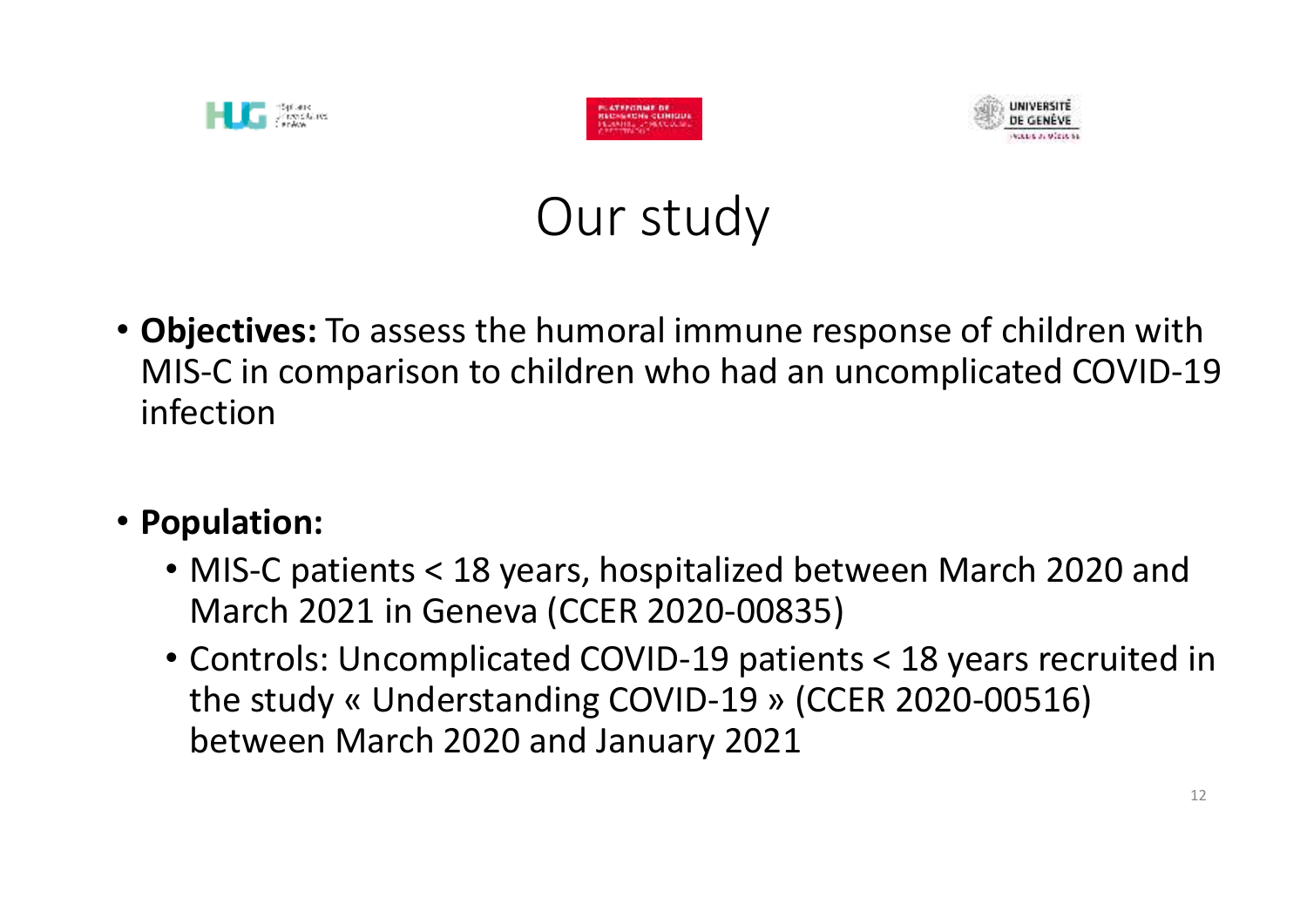

13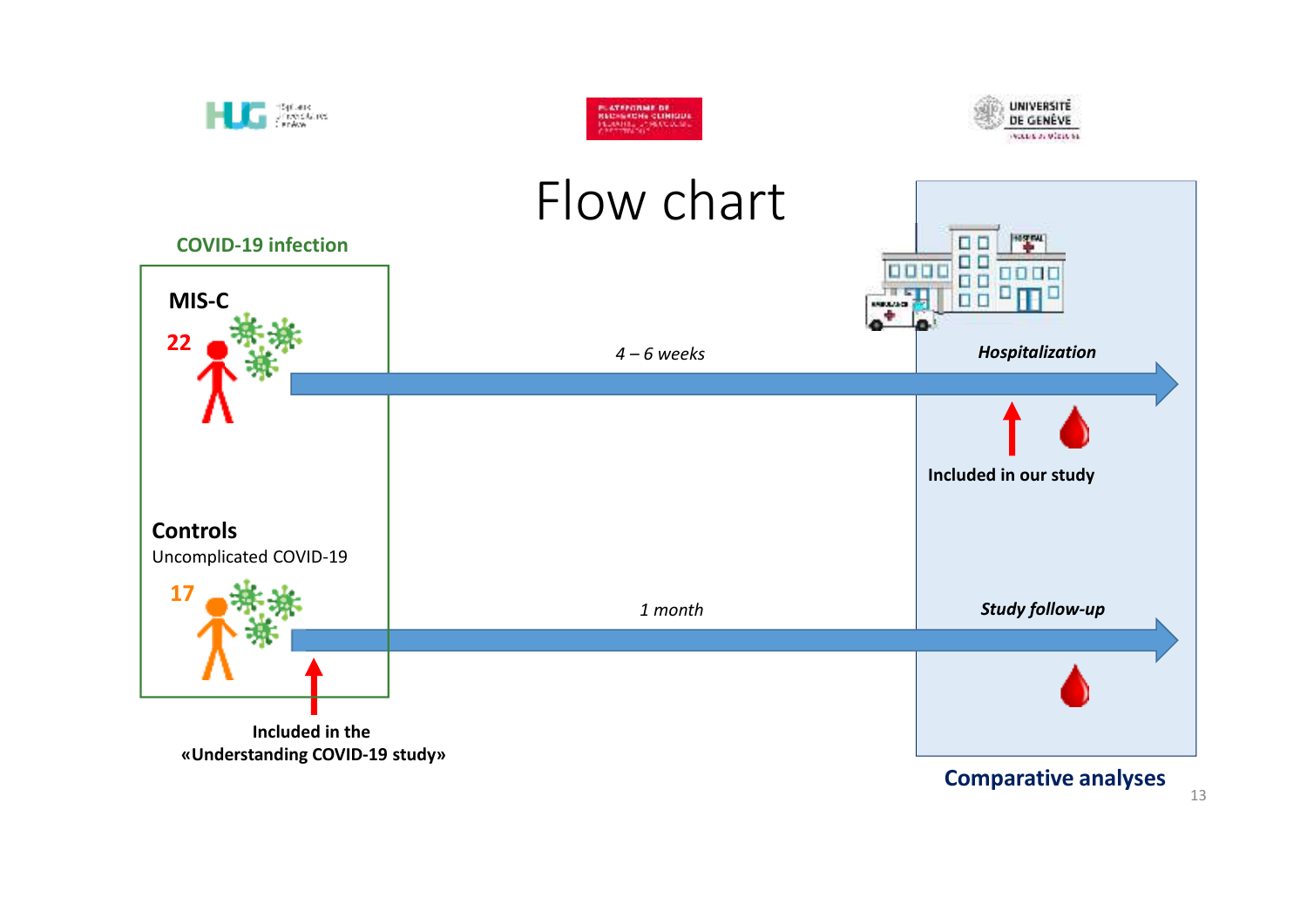





## Population

|                                                                                       | <b>MIS-C patients</b><br>$(n=22)$                                                                        | <b>Control patients</b><br>$(n=17)$                                                    |
|---------------------------------------------------------------------------------------|----------------------------------------------------------------------------------------------------------|----------------------------------------------------------------------------------------|
| Age (years), mean (IQR)                                                               | $9.9(1-16)$                                                                                              | $8.1(1-16)$                                                                            |
| Male (%)                                                                              | 17(77)                                                                                                   | 12(70)                                                                                 |
| Ethnicity, n (%)<br><b>Caucasian</b><br>• African<br>· Hispanic<br>• Asian<br>• Mixed | 7(32)<br>$\bullet$<br>4(18)<br>$\bullet$<br>2(9)<br>$\bullet$<br>2(9)<br>$\bullet$<br>7(32)<br>$\bullet$ | 9(53)<br>$\bullet$ .<br>• $3(18)$<br>1(6)<br>$\bullet$<br>$\bullet$ 0 (0)<br>• $4(24)$ |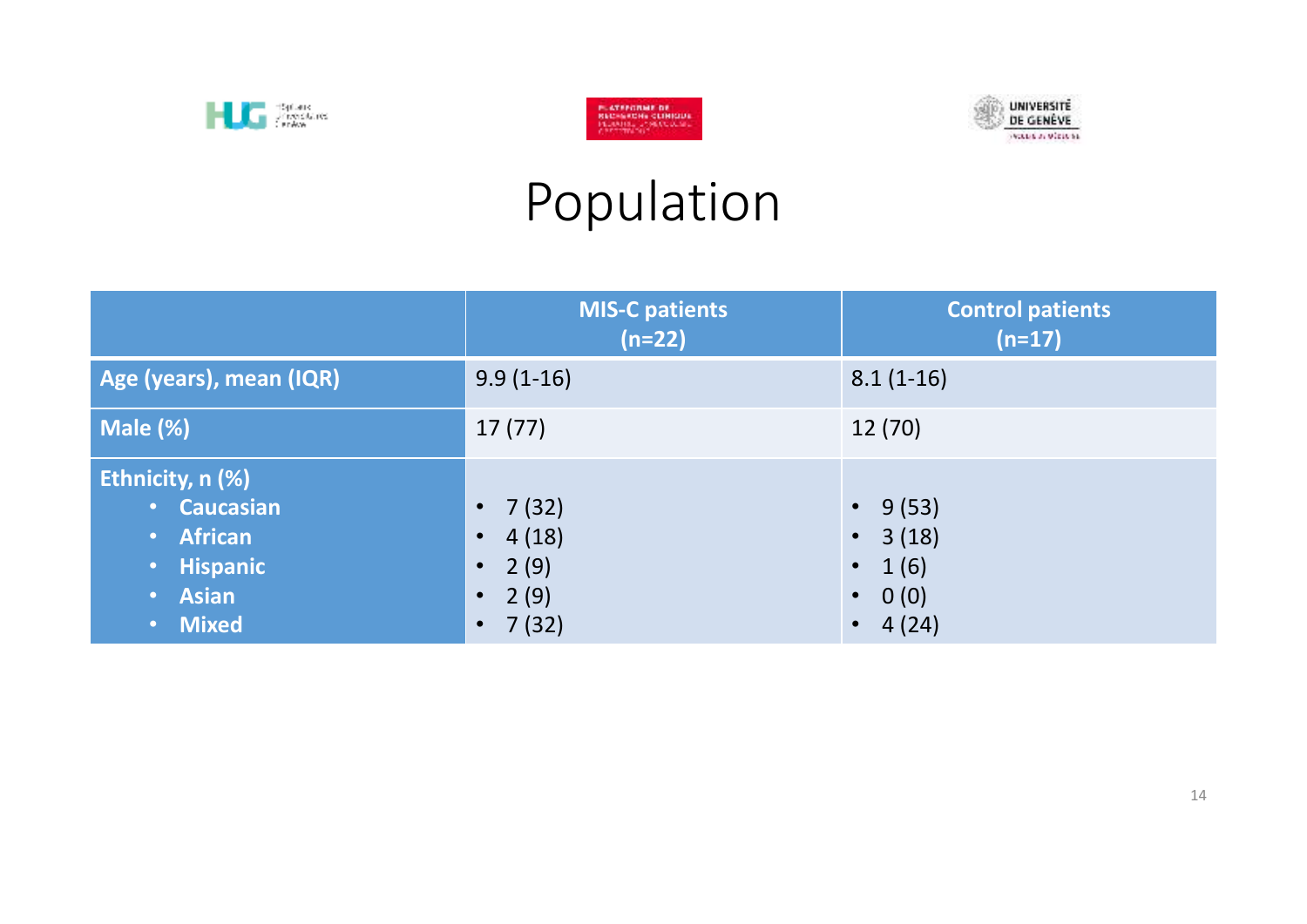### Methodes

- ELISA : Enzyme-Linked Immunosorbant Assay
- LUMINEX : Multiplex immunoassay
- PRNT : Plaque Reduction Neutralization Test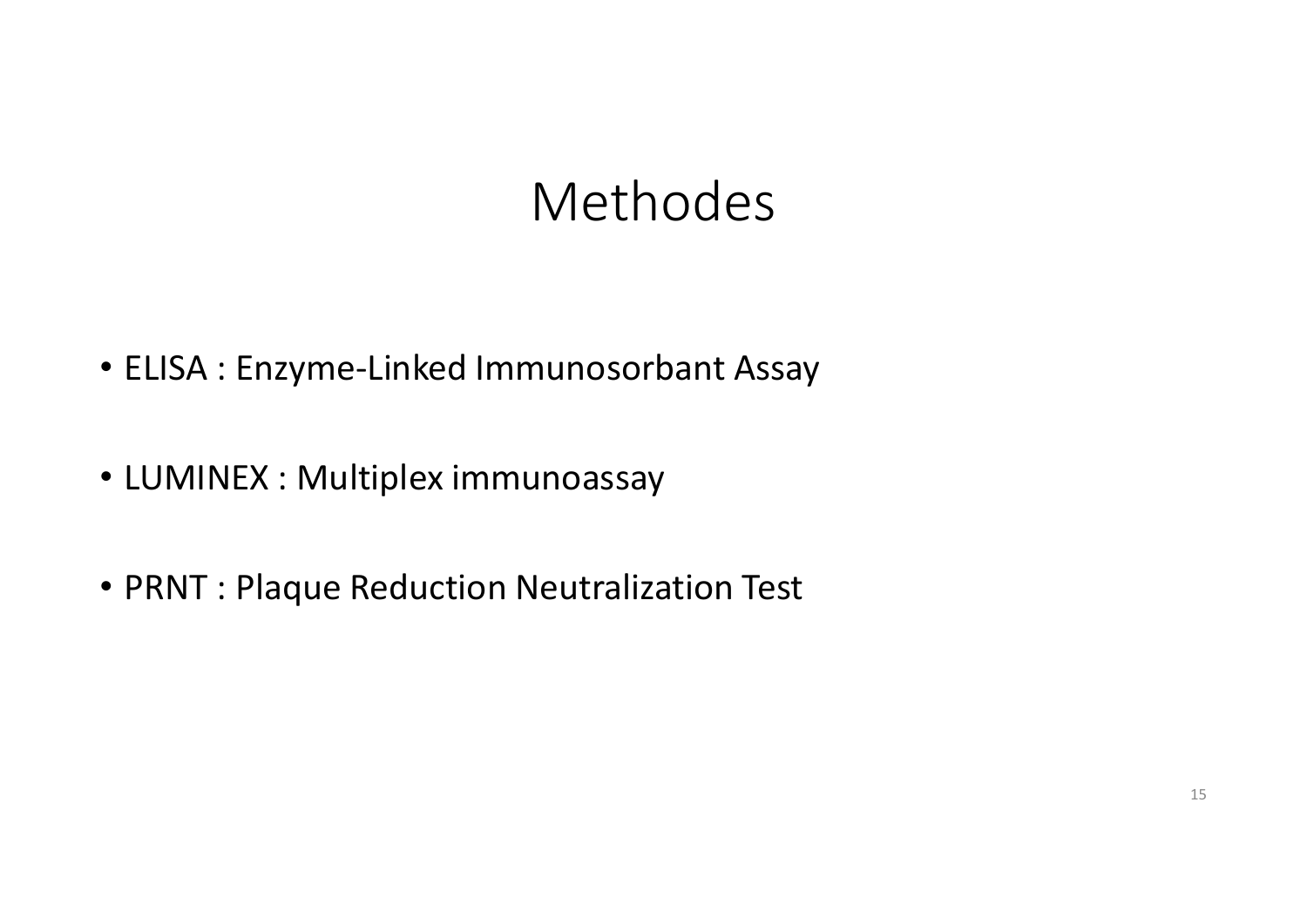

Hoppark<br>Universitätes<br>Centex



16

#### Enzyme-linked Immunosorbend Assay (ELISA)

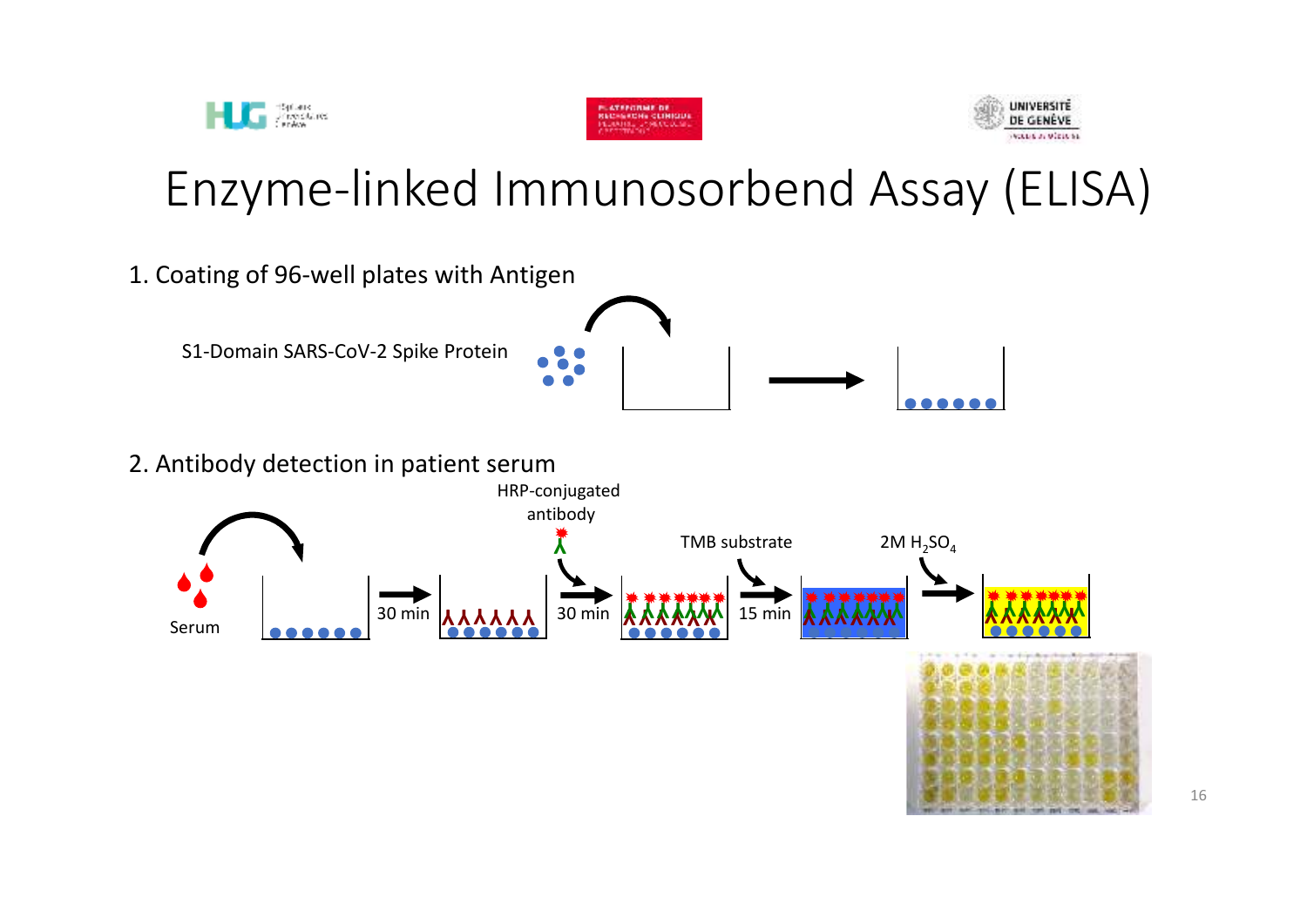





#### Luminex for isotype/subclass quantification: a multiplex immunoassay

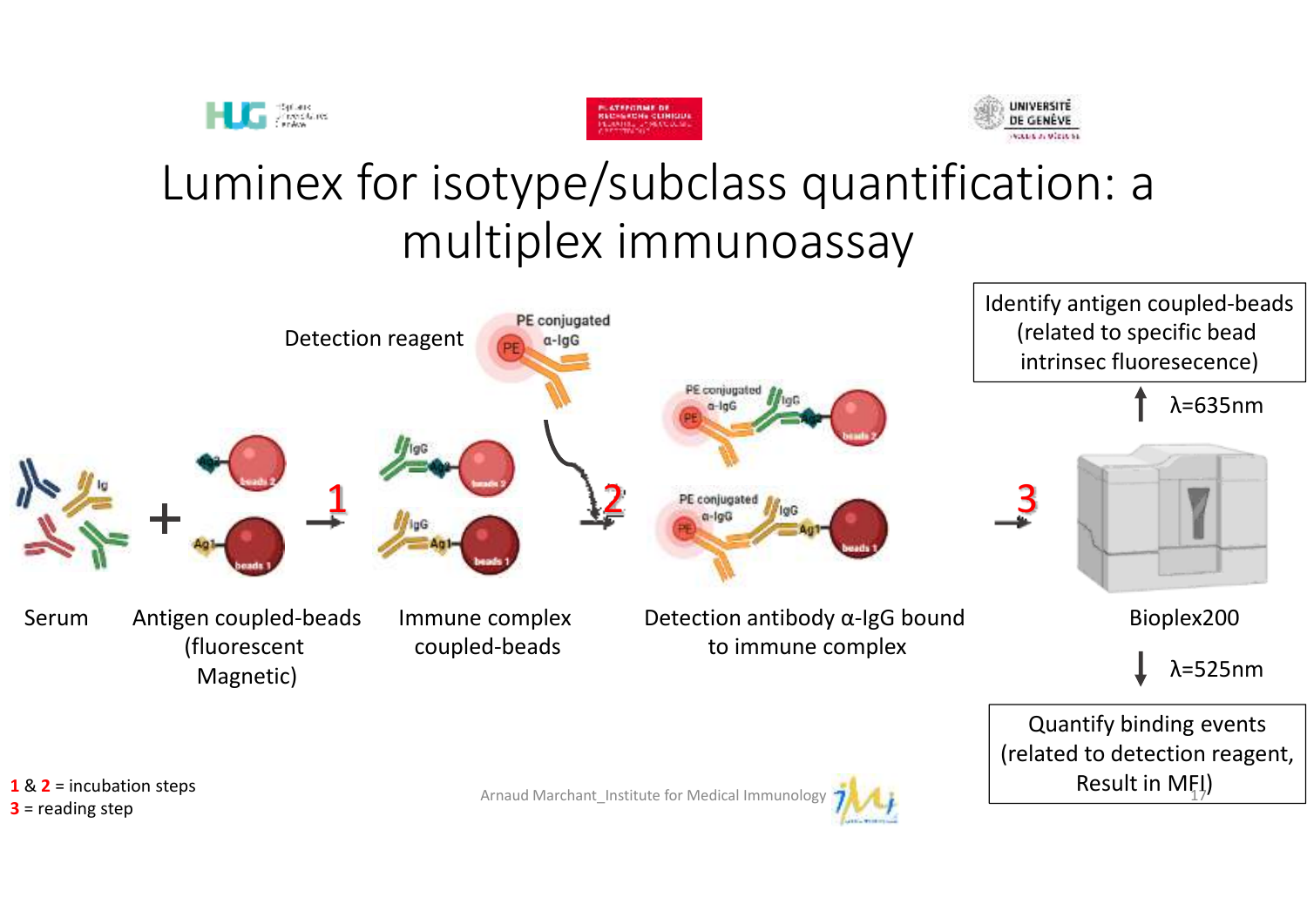





Plaque Reduction Neutralization Test (PRNT)

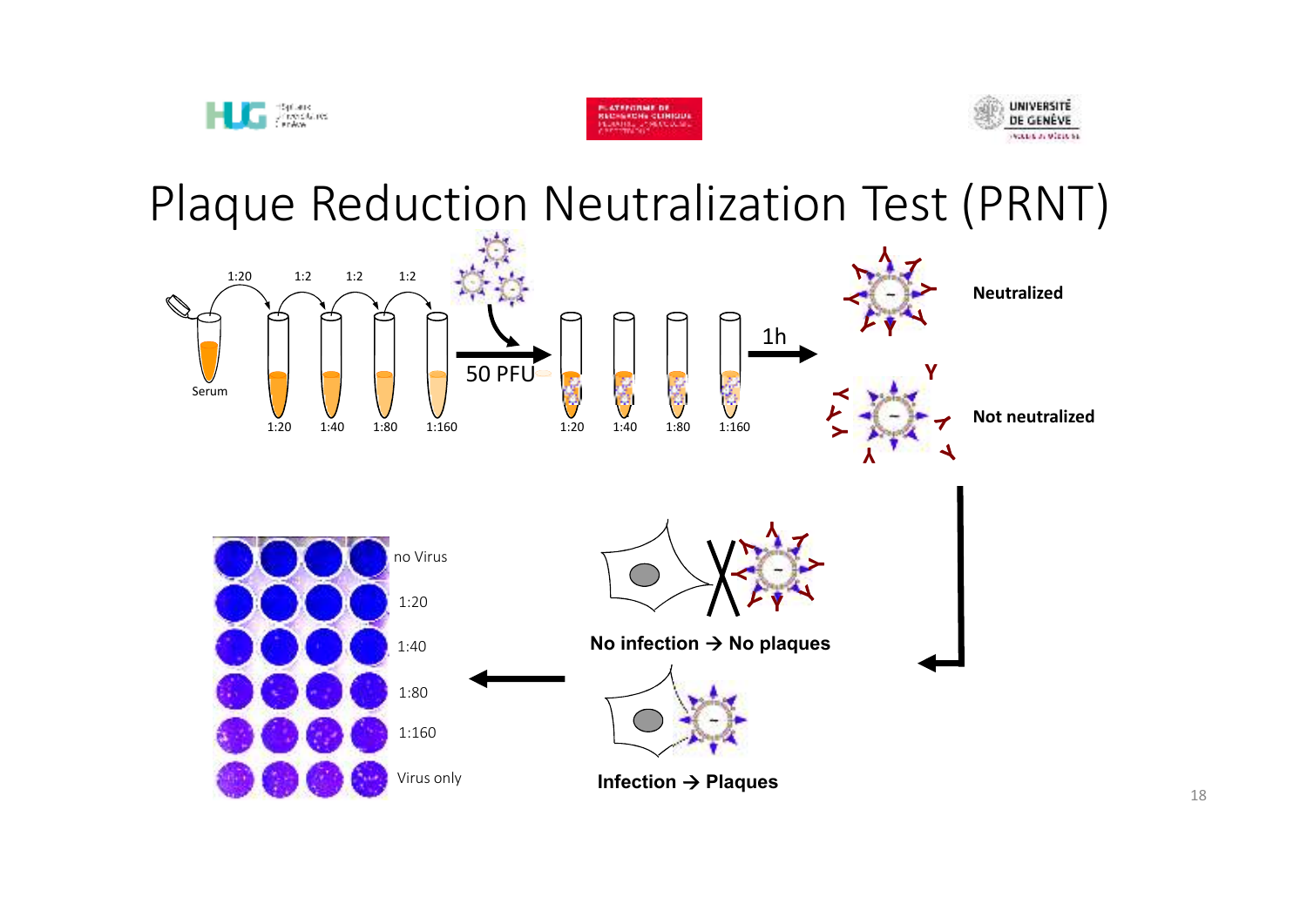### Viral proteins



Source: D. Wrapp, et al., Cryo-EM structure of the 2019-nCoV spike in the prefusion conformation. *Science*, eabb2507 (2020).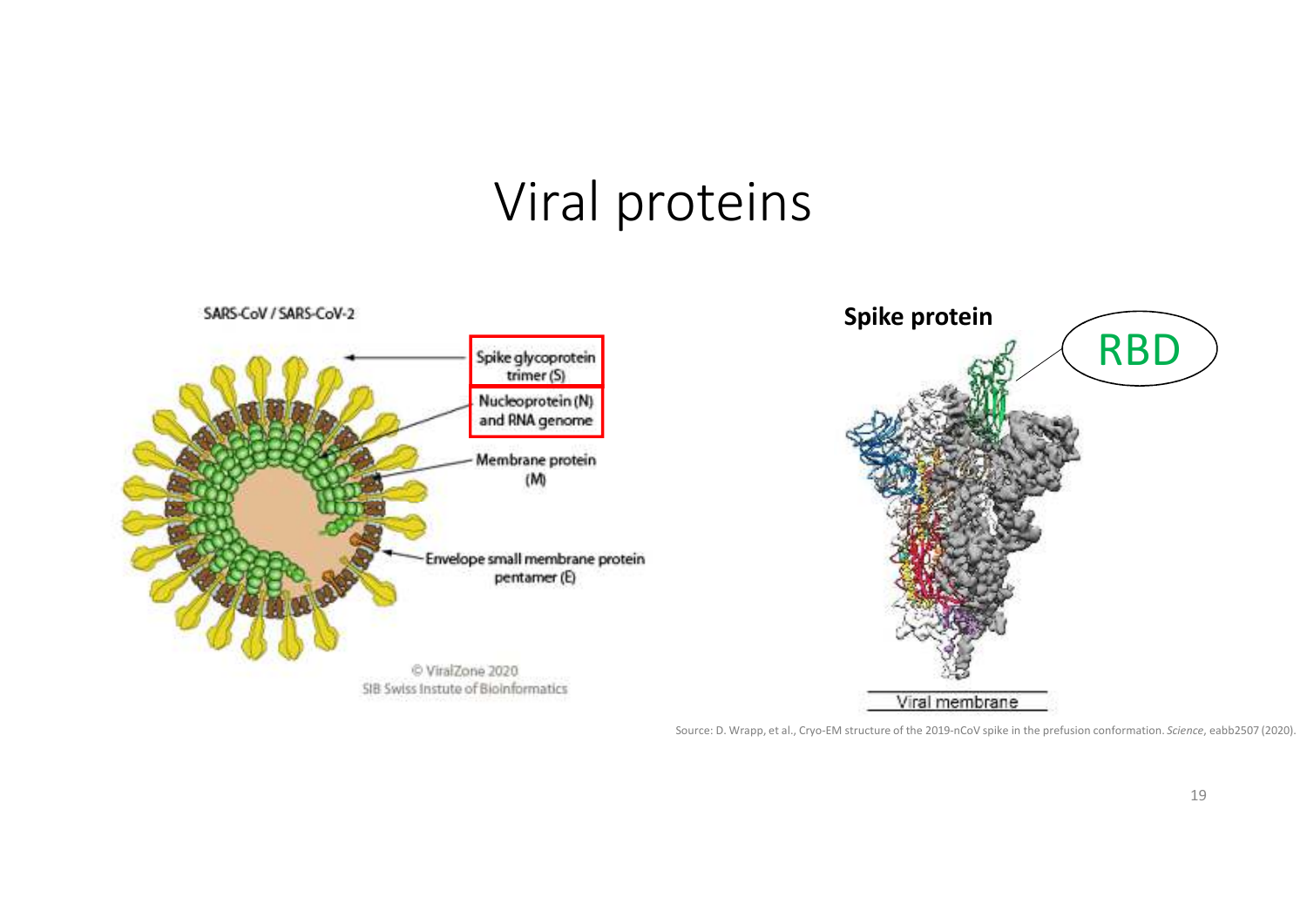





### IgG responses against various viral proteins

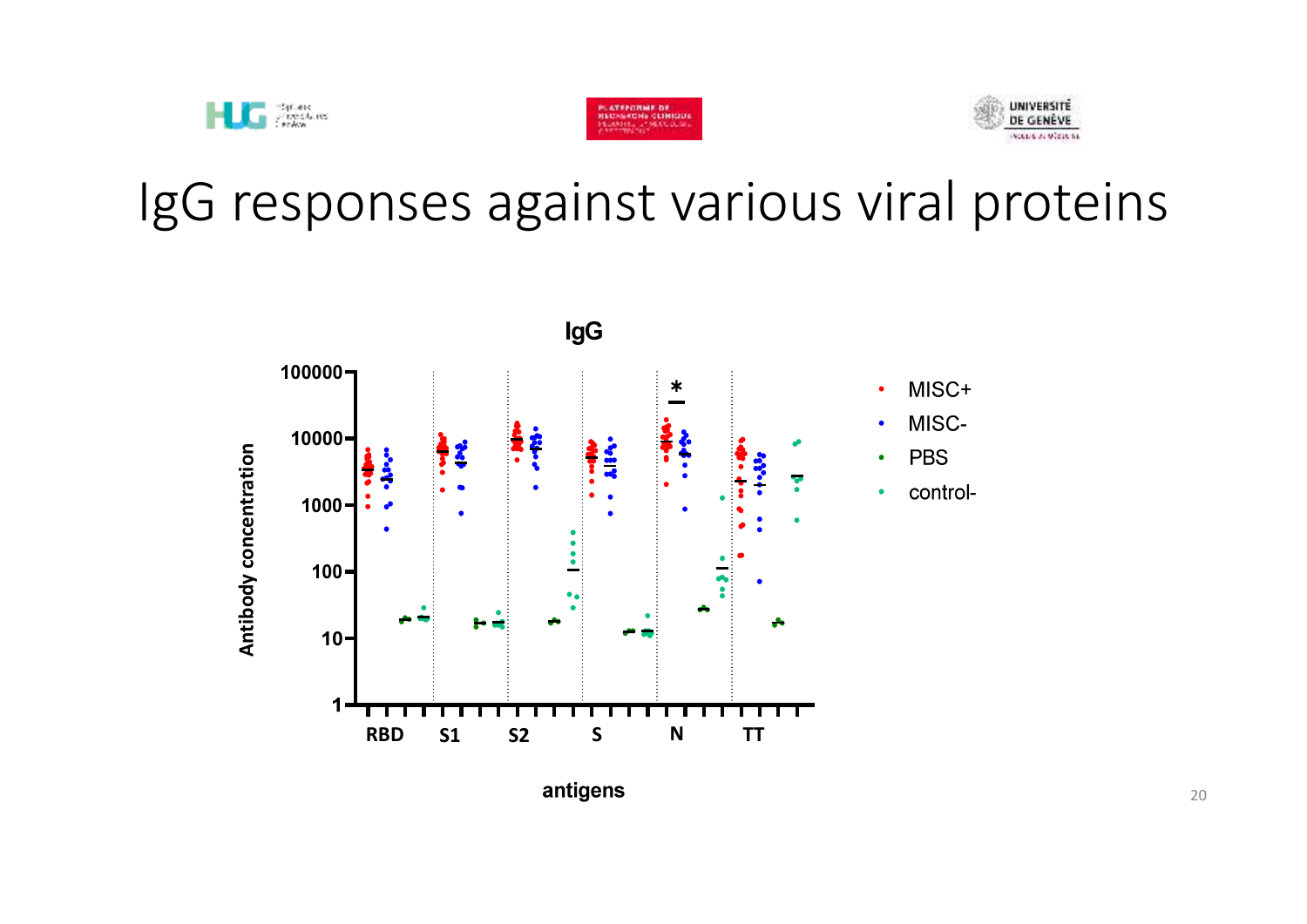



## IgM responses for various viral proteins



antigens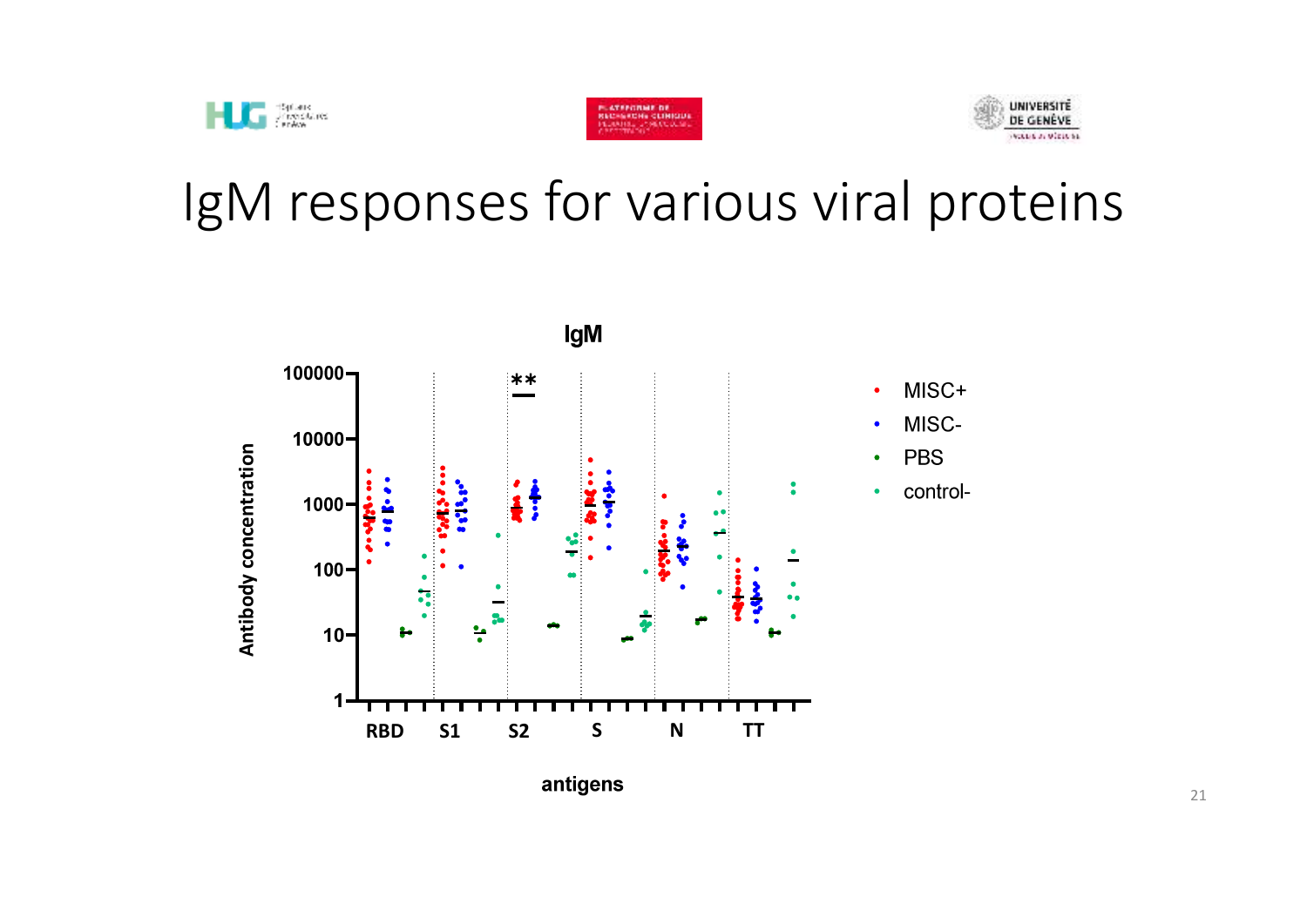

**Continue**<br>Universitätes<br>Universitätes



## IgM responses for various viral proteins



antigens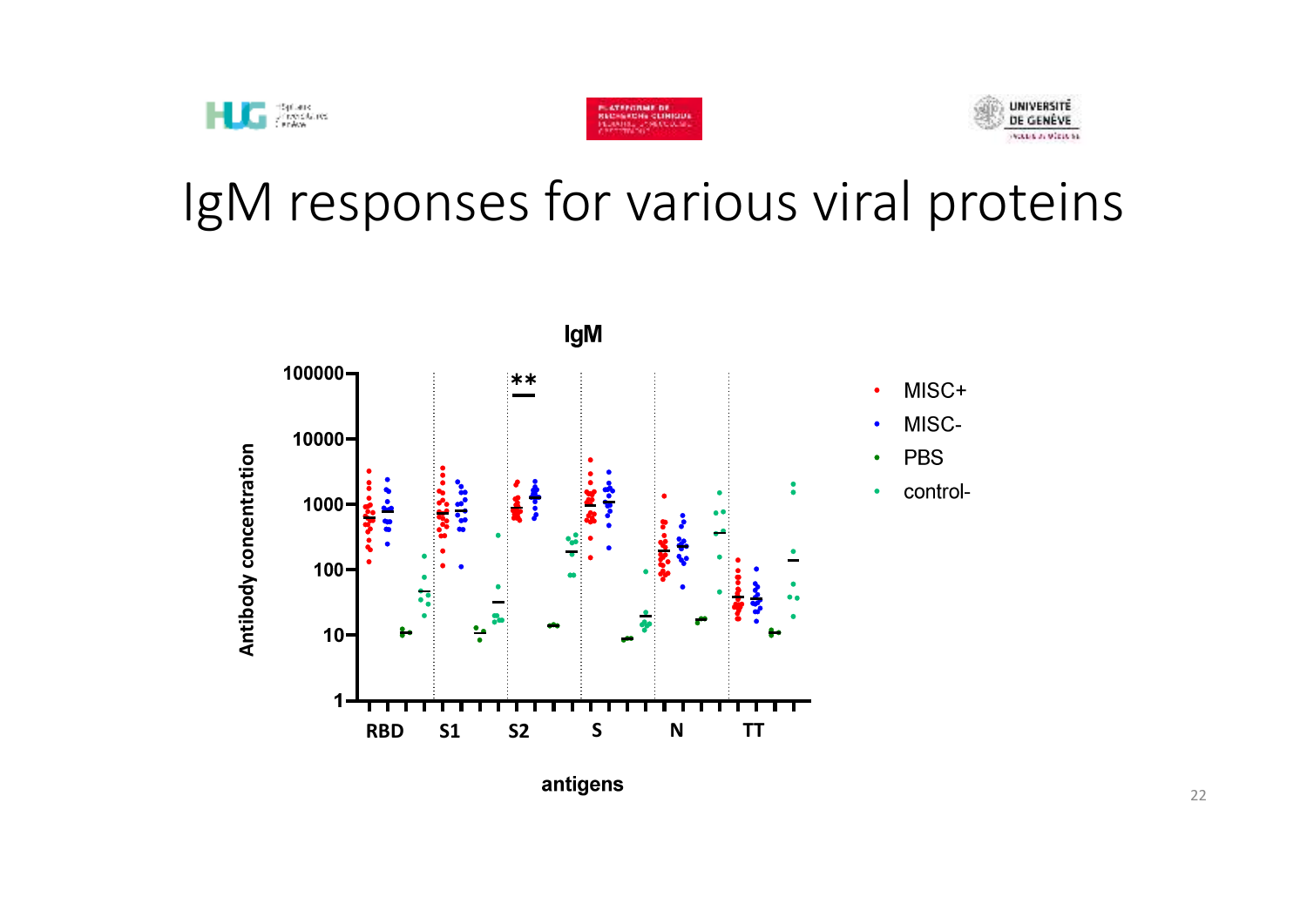





# IgA responses for various viral proteins



antigens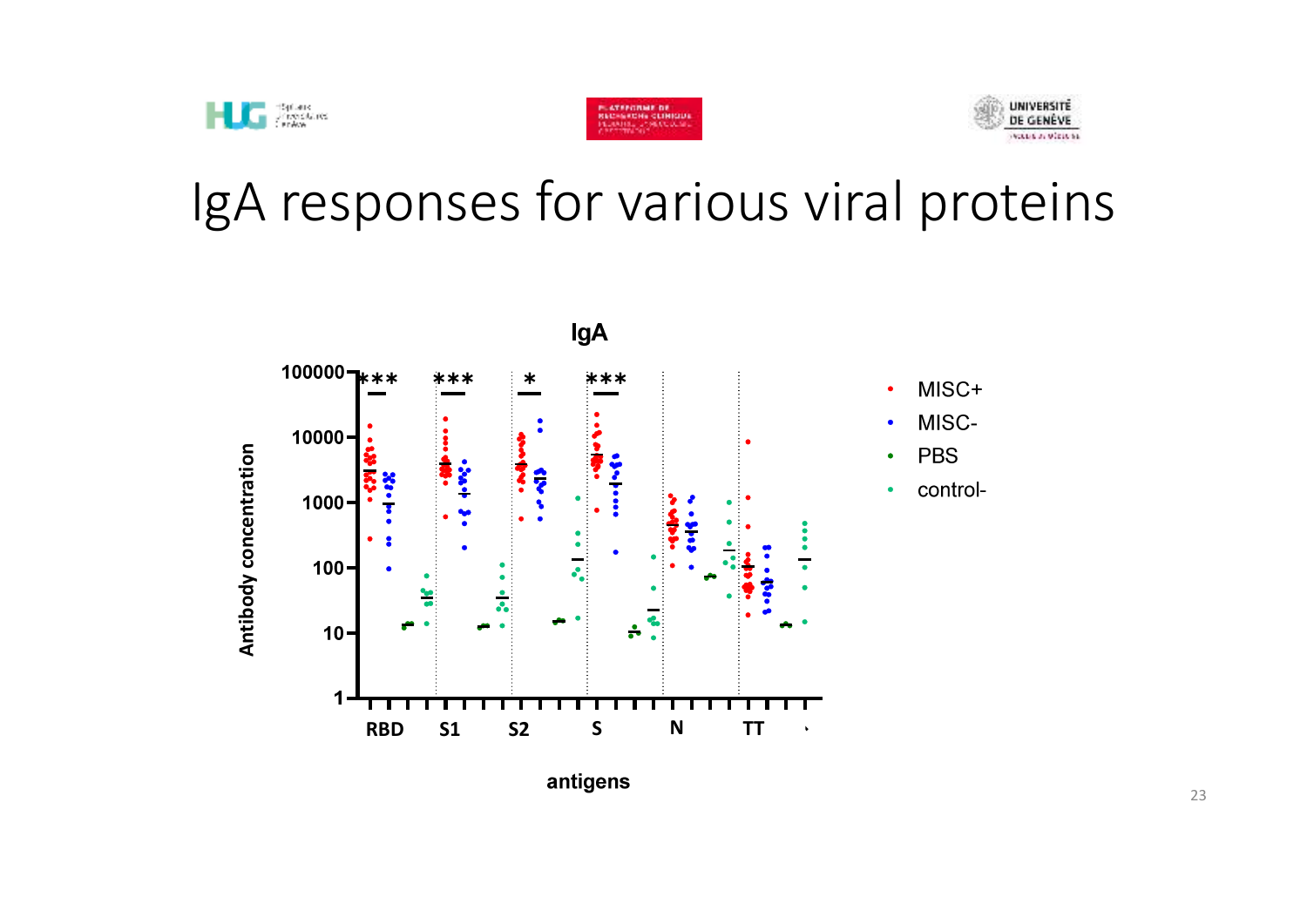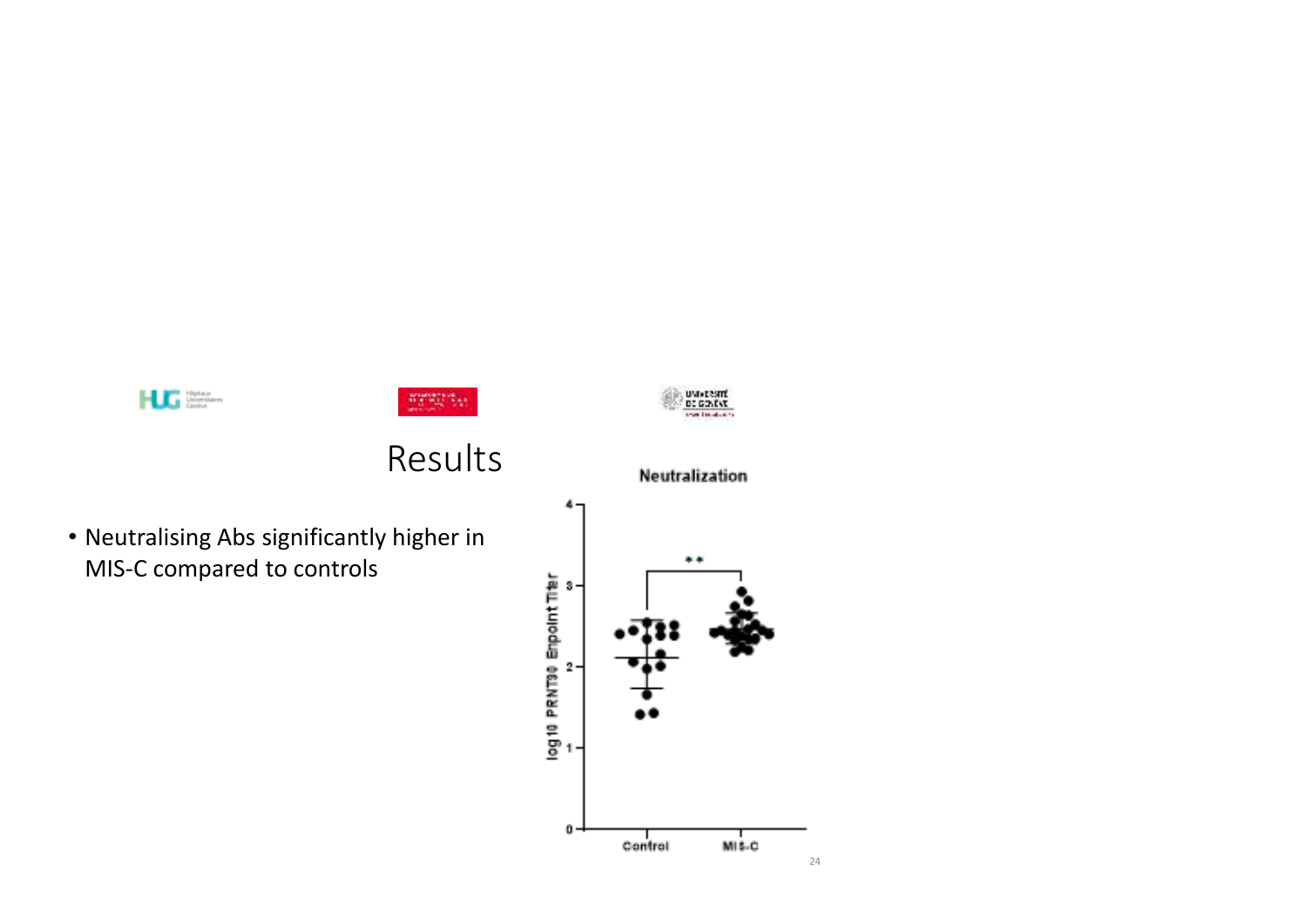

- MISC patients have a stronger IgA response and neutralizing antibodies than the control patients.
- Hypotheses:
	- Sustained inflammation in the gut due to persisting viremia in the intestine in some children?
	- Disturbed mucosal immune response ?
		- Different composition of intestinal microbiota
		- Previous GI tract infection with common cold coronaviruses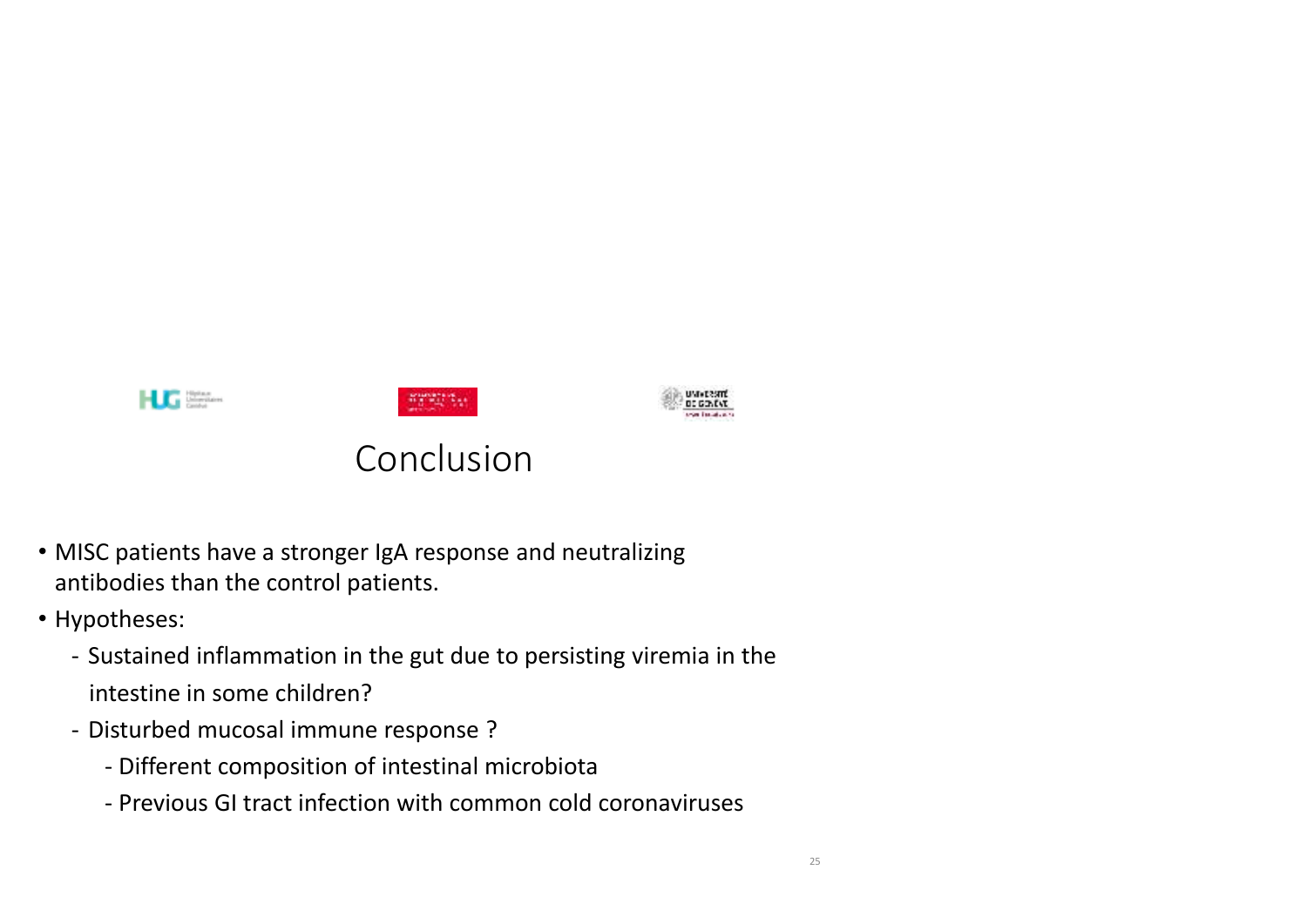





#### Next steps

- To assess IgG and IgA responses against
	- common cold coronaviruses
	- commensal respiratory /gut strains